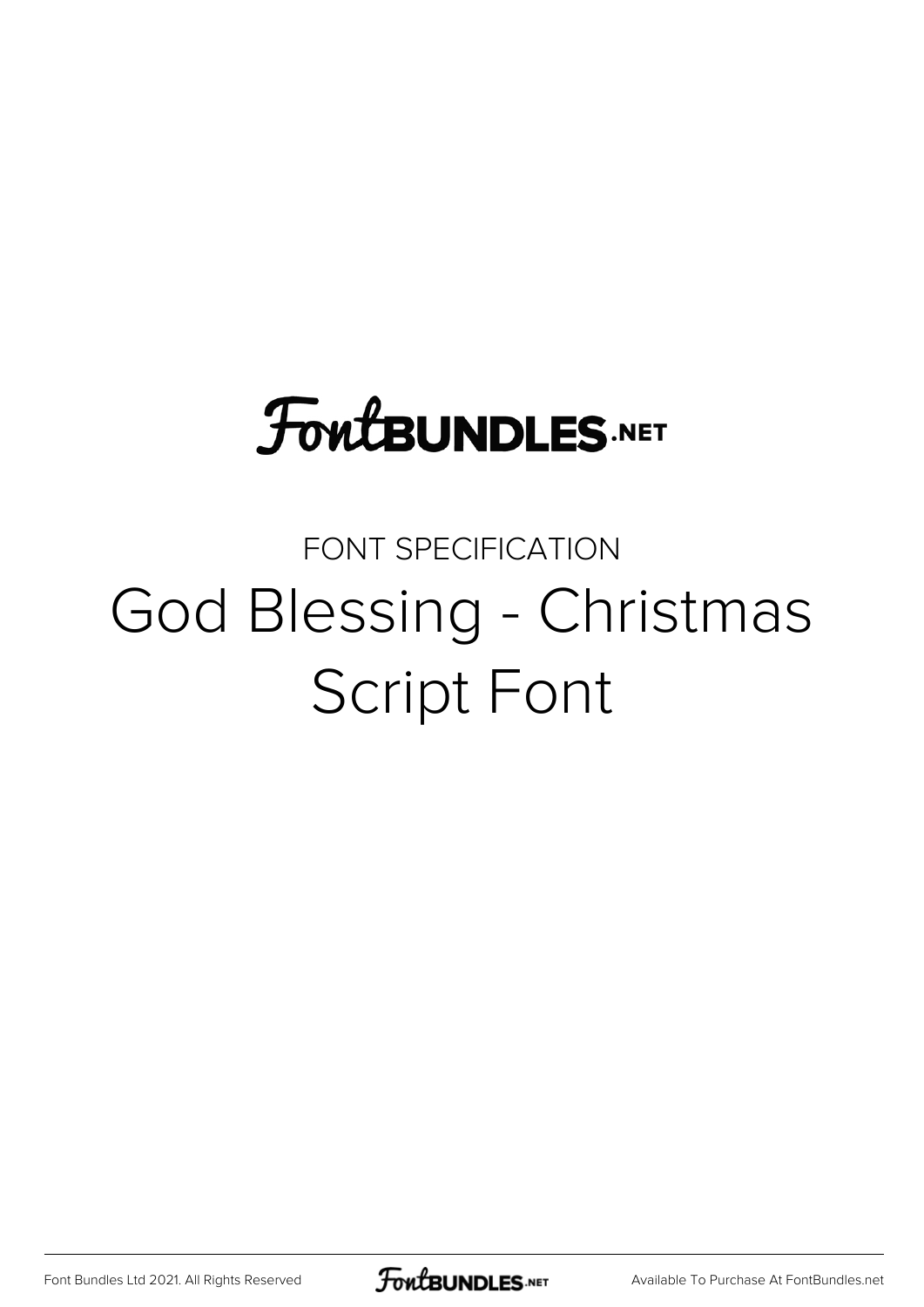## **God Blessing - Regular**

**Uppercase Characters** 

ABCDEFGHITKIMMO PQ RST UV W X VZ

Lowercase Characters

abcdefghijklmnopqastuvwxyz

**Numbers** 

0123456789

Punctuation and Symbols

 $\bigcup$   $\bigcup$  $\begin{pmatrix} 1 & 1 \\ 1 & 1 \end{pmatrix}$  $\begin{array}{cccc} \begin{array}{cccc} \cdot & \cdot & \cdot & \cdot & \end{array} & \begin{array}{cccc} \cdot & \cdot & \cdot & \cdot & \end{array} \end{array}$  $\overline{a}$  (e)  $\overline{b}$  +  $\begin{array}{c} \n\text{or} \quad \text{if} \quad \text{if} \quad \text{if} \quad \text{if} \quad \text{if} \quad \text{if} \quad \text{if} \quad \text{if} \quad \text{if} \quad \text{if} \quad \text{if} \quad \text{if} \quad \text{if} \quad \text{if} \quad \text{if} \quad \text{if} \quad \text{if} \quad \text{if} \quad \text{if} \quad \text{if} \quad \text{if} \quad \text{if} \quad \text{if} \quad \text{if} \quad \text{if} \quad \text{if} \quad \text{if} \quad \text{if} \quad \text{if} \quad \$  $\overline{\mathbf{3}}$  $\odot$  $\mathbf{1}$  $\frac{1}{2}$  $\frac{3}{4}$ 

All Other Glyphs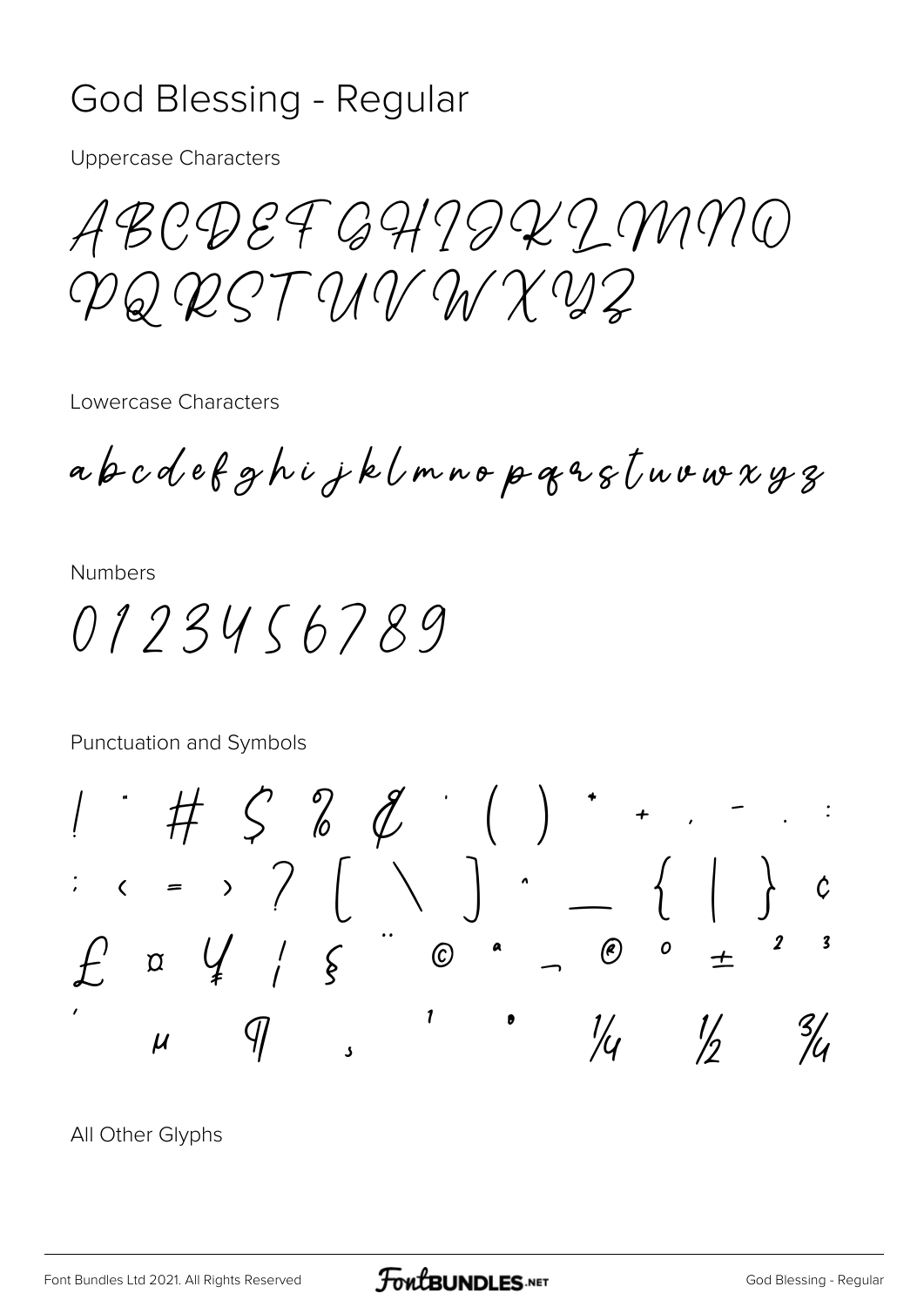